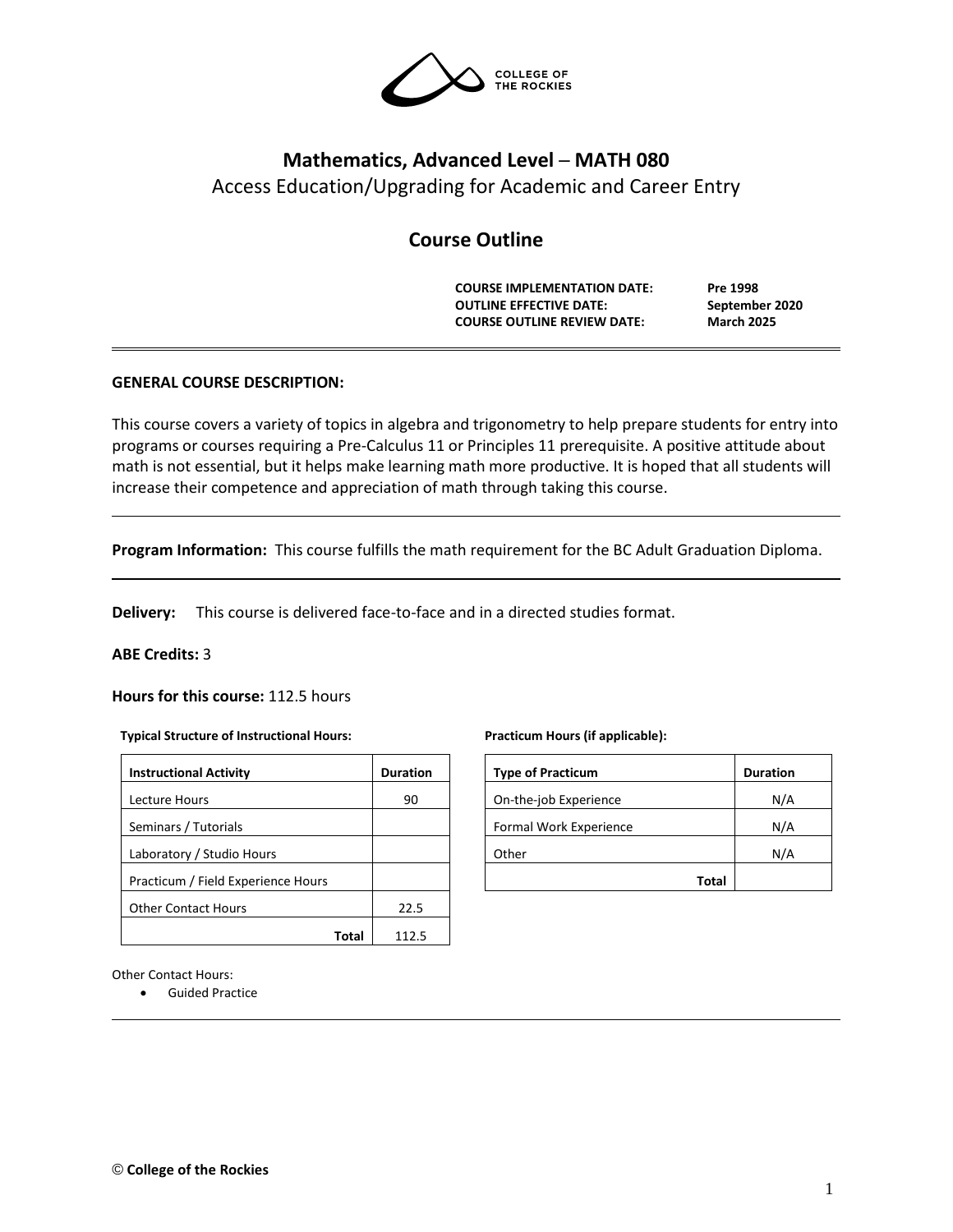Deb Heal, BEd

Signature

#### **APPROVAL SIGNATURES:**

Department Head Joy Brown E-mail: [jbrown3@cotr.bc.ca](mailto:jbrown3@cotr.bc.ca) Dean of Trades and Technology Dr. Jack Moes E-mail: *[jmoes@cotr.bc.ca](mailto:jmoes@cotr.bc.ca)* 

Department Head Signature

Dean Signature

EDCO

Valid from: September 2020 – March 2025

Education Council Approval Date

#### **COURSE PREREQUISITES AND TRANSFER CREDIT:**

**Prerequisites:** Either MATH 070, MATH 082, Foundations of Mathematics and Pre-Calculus 10 or equivalent.

**Corequisites:** None

#### **Flexible Assessment (FA):**

Credit can be awarded for this course through FA  $\boxtimes$  Yes  $\Box$  No

Learners may request formal recognition for flexible assessment at the College of the Rockies through one or more of the following processes: External Evaluation, Worksite Assessment, Demonstration, Standardized Test, Self-assessment, Interview, Products/Portfolio, Challenge Exam. Contact an Education Advisor for more information.

**Transfer Credit:** For transfer information within British Columbia, Alberta and other institutions, please visit [http://www.cotr.bc.ca/Transfer.](http://www.cotr.bc.ca/Transfer)

> Students should also contact an academic advisor at the institution where they want transfer credit.

**Prior Course Number:** N/A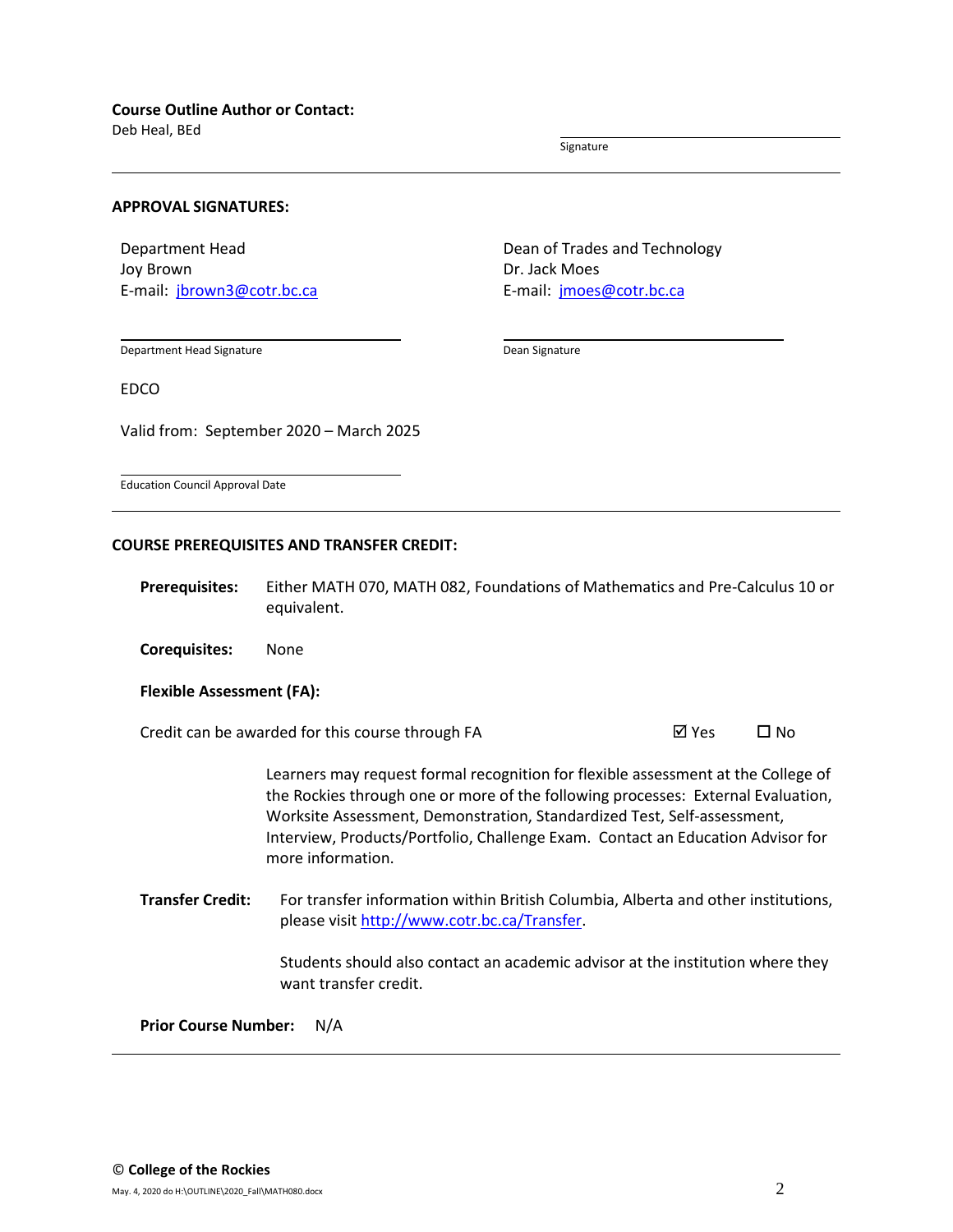# **Textbooks and Required Resources:**

Textbook selection varies by instructor and may change from year to year. At the Course Outline Effective Date the following textbooks were in use:

Face-to-Face Delivery:

Martin-Gay, K. Elayn, (2012). *Intermediate Algebra*, (5<sup>th</sup> ed.). Publisher: Prentice-Hall.

*Please see the instructor's syllabus or check COTR's online text calculator <http://go.cotr.bc.ca/tuition/tCalc.asp> for a complete list of the currently required textbooks.*

# **LEARNING OUTCOMES:**

Upon the successful completion of this course, students will be able to demonstrate competency in Core Advanced Level – Algebraic Learning Outcomes as stated in the 2016/2017 ABE – BC Articulation Handbook.

It is expected that learners will use a scientific calculator to evaluate complex expressions with emphasis on using special keys to perform a variety of functions. The use of a graphing calculator or other technology is optional.

1. Basic Algebraic Skills Review

While not required as core, the following outcomes are reviewed in this course:

- perform operations with real numbers including absolute value and exponential notation;
- simplify expressions using rules for order of operations and properties of exponents;
- translate common language into algebraic expressions;
- evaluate algebraic expressions by substitution;
- 2. Solving Linear Equations and Inequalities;
	- simplify algebraic expressions with nested parentheses;
	- solve first degree/linear equations in one variable;
	- solve simple formulas for a given variable;
	- solve and graph linear inequalities in one variable;
	- write set-builder and/or interval notation for the solution set or graph of an inequality;
	- use linear equations, formulas and linear inequalities to solve applied problems;
	- find the union or intersection of two sets;
	- solve and graph compound inequalities (conjunctions and disjunctions);
	- solve absolute value equations;
- 3. Graphing, Relations, and Functions
	- write linear equations in slope-intercept form;
	- graph linear equations and non-linear equations using a table of values;
	- graph linear equations using the y-intercept and slope and using x- and y-intercepts;
	- graph horizontal and vertical lines;
	- find the slope of a line given two points on the line;
	- find the equation of a line given graphic data: the slope and y-intercept, the slope and one point, or two points on the line;
- © **College of the Rockies**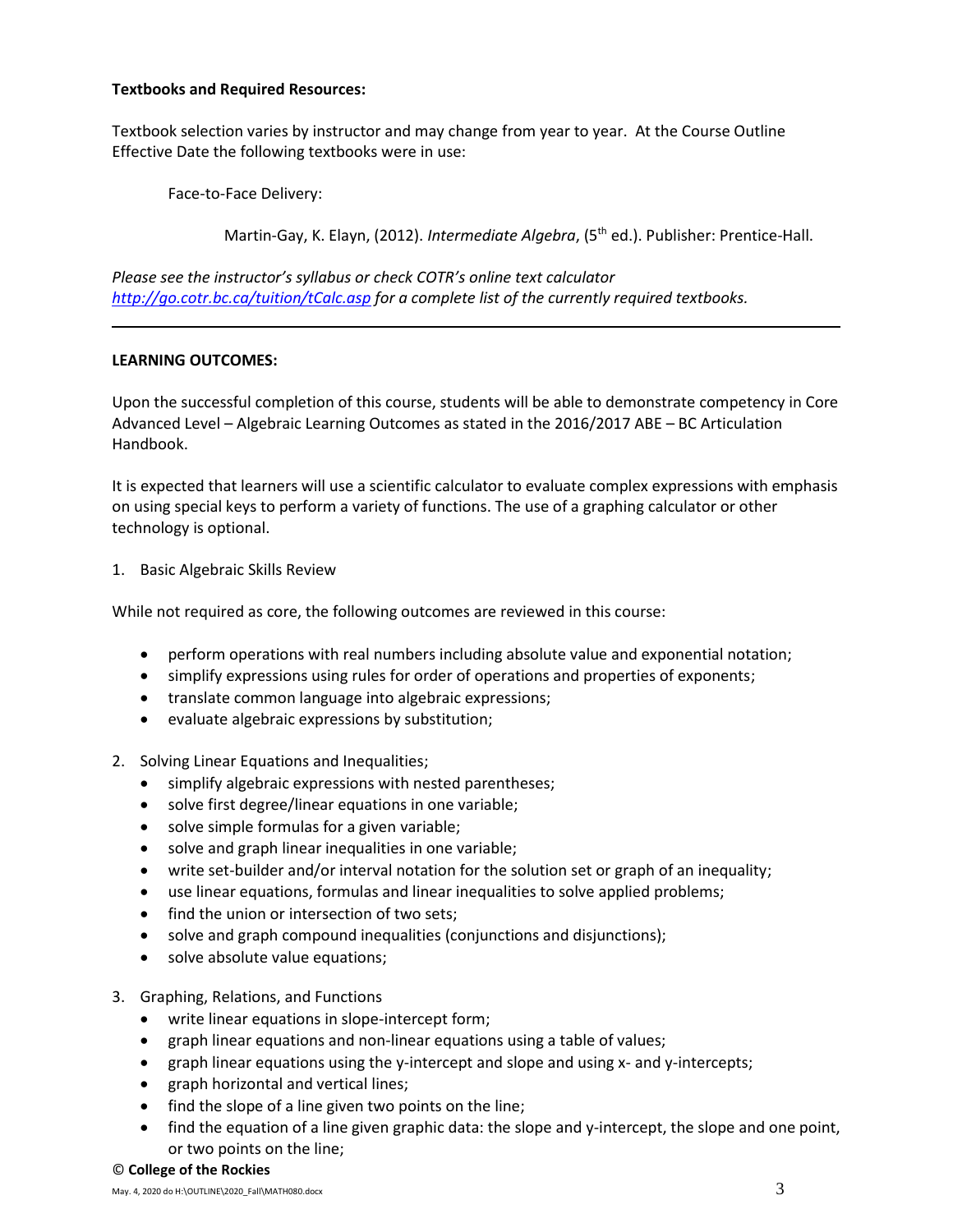- determine whether a pair of lines is parallel, perpendicular or neither;
- find the equation of a line parallel or perpendicular to a given line and through a given point;
- use the definition of function and the vertical line test to distinguish between functions and non-functions;
- use and interpret function notation to evaluate functions for given x-values and find x-values for given function values;
- determine the domain and range of a function;
- use a table of values to graph linear functions and non-linear functions such as quadratic, cubic, square root, reciprocal, and absolute value functions;
- graph linear inequalities in two variables;
- 4. Systems of Linear Equations and Inequalities
	- solve systems of linear equations in two variables by graphing, substitution and elimination methods;
	- determine if a system of equations will have no, one, or an infinite number of solutions; and
	- use systems of equations to solve applied problems.

While not required as core, the following outcomes may be covered if time permits:

- solve systems of equations in three variables and applied problems using such systems;
- graph the solution for a system of linear inequalities in two variables;
- 5. Polynomials and Polynomial Functions
	- determine the degree of a polynomial;
	- distinguish between monomials, binomials, trinomials, and other polynomials;
	- add, subtract, multiply polynomials;
	- divide polynomials by monomials;
	- factor polynomials using an appropriate strategy or a combination of techniques: common factors, difference of squares, difference and sum of cubes, perfect square trinomials, trial/error, or grouping;
	- solve polynomial equations using the principle of zero products; and
	- solve applied problems using polynomial equations/ functions.

While not required as core, the following outcomes will be covered in this course:

- divide polynomials and binomials using long division;
- divide polynomials and binomials using synthetic division;
- 6. Rational Expressions, Rational Equations and Variation
	- identify situations and find values for which a rational expression will be undefined;
	- simplify rational expressions;
	- add, subtract, multiply and divide rational expressions;
	- solve rational equations and check;
	- solve formulas involving rational expressions for a given variable;
	- solve applied problems that can be modeled with rational equations;
	- simplify complex fractions;
	- express variations in the form of equations (direct, inverse, joint, combined);
	- solve problems involving direct, inverse, joint and combined variation;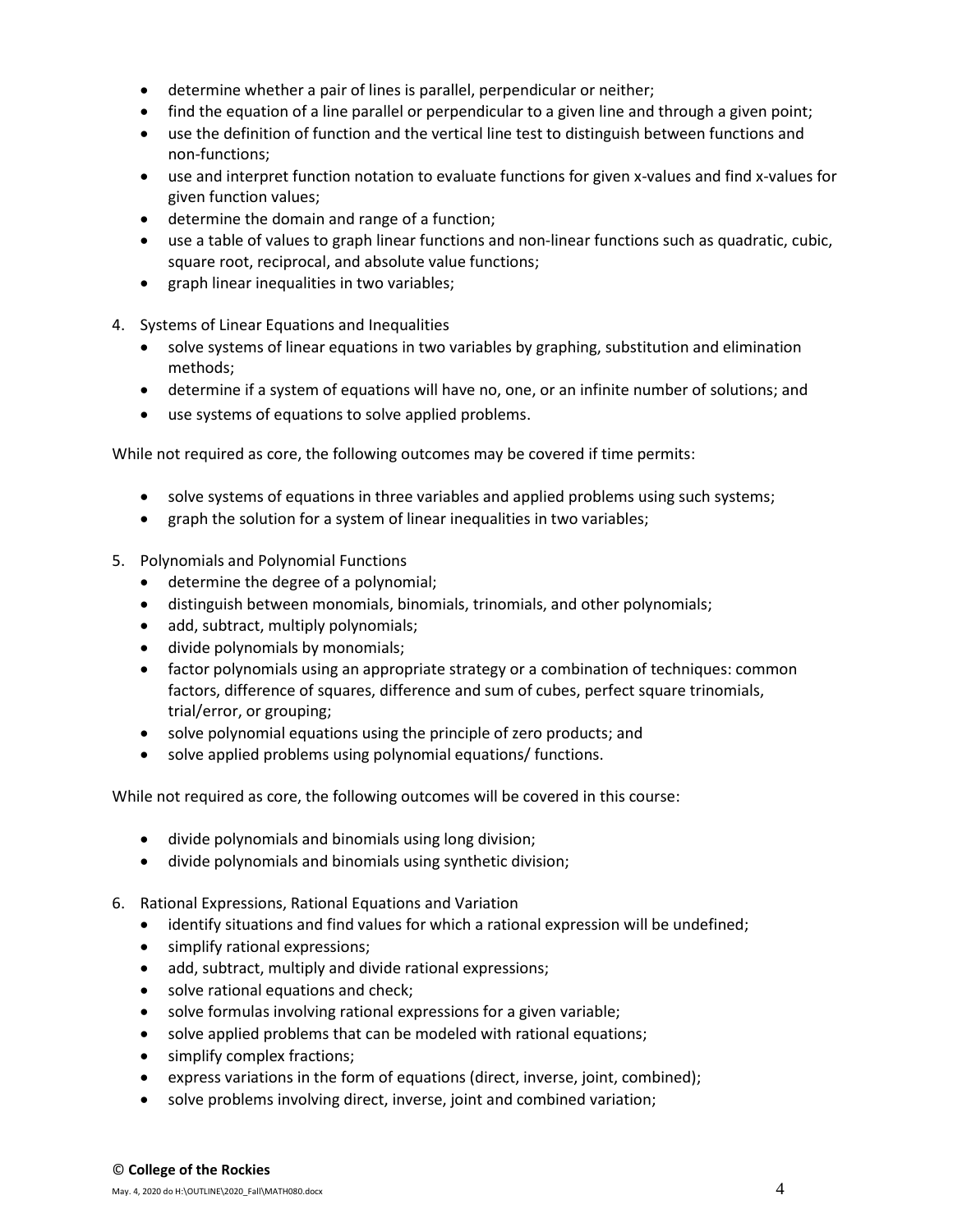- 7. Radical Expressions and Radical Equations
	- identify situations and find values for which a radical expression will be undefined;
	- write radicals as powers with rational exponents and vice versa;
	- use rational exponents to simplify radical expressions;
	- simplify, add, subtract, multiply, and divide radical expressions (numeric or algebraic);
	- rationalize denominators in fractional expressions containing radicals (including the use of conjugates);
	- solve equations involving radical expressions or powers with rational exponents and check for extraneous roots;
	- solve formulas involving powers and square roots for a given variable; and
	- solve applied problems which can be modeled by radical equations, and determine if solutions are reasonable given the context of the problem.

While not required as core, the following outcomes will be covered in this course:

- identify imaginary and complex numbers and express them in standard form add, subtract, multiply, and divide complex numbers;
- 8. Quadratic Equations and Quadratic Functions
	- solve quadratic equations by factoring, principle of square roots, completing the square and the quadratic formula;
	- use the discriminate to identify the number and type of solutions of a quadratic equation;
	- write a quadratic equation given its solutions;
	- solve rational and radical equations reducible to a quadratic pattern and check that answers are reasonable;
	- solve selected polynomial equations that can be factored simplifying to linear and/or quadratic factors;
	- graph quadratic functions of the form  $f(x) = a(x h)^2 + k$  and demonstrate translations, reflections and stretching/shrinking resulting from changes in the function equation;
	- find the vertex, line of symmetry, minimum or maximum values, x- and y-intercepts, domain and range, given the function  $f(x) = a(x - h)^2 + k$ ;
	- rewrite  $f(x) = ax^2 + bx + c$  as  $f(x) = a(x h)^2 + k$  by completing the square; and
	- solve problems that can be modeled using quadratic equations including maximum and minimum problems.

While not required as core, the following outcomes will be covered in this course:

- solve quadratic equations having complex number solutions;
- solve quadratic inequalities by graphing;
- solve polynomial and rational inequalities algebraically;

# 9. Trigonometry

- label the sides of a right triangle with respect to a given angle;
- determine sine, cosine, and tangent ratios of an angle in a right triangle using the side lengths;
- use a scientific calculator to find the trigonometric value for a given angle and to find an angle given its trigonometric value;
- solve right triangles and applied problems using the basic trigonometric ratios, the Pythagorean theorem, and sum of the angles (180°); and
- use the Law of Sines and the Law of Cosines to solve non-right (oblique) triangles and applied problems.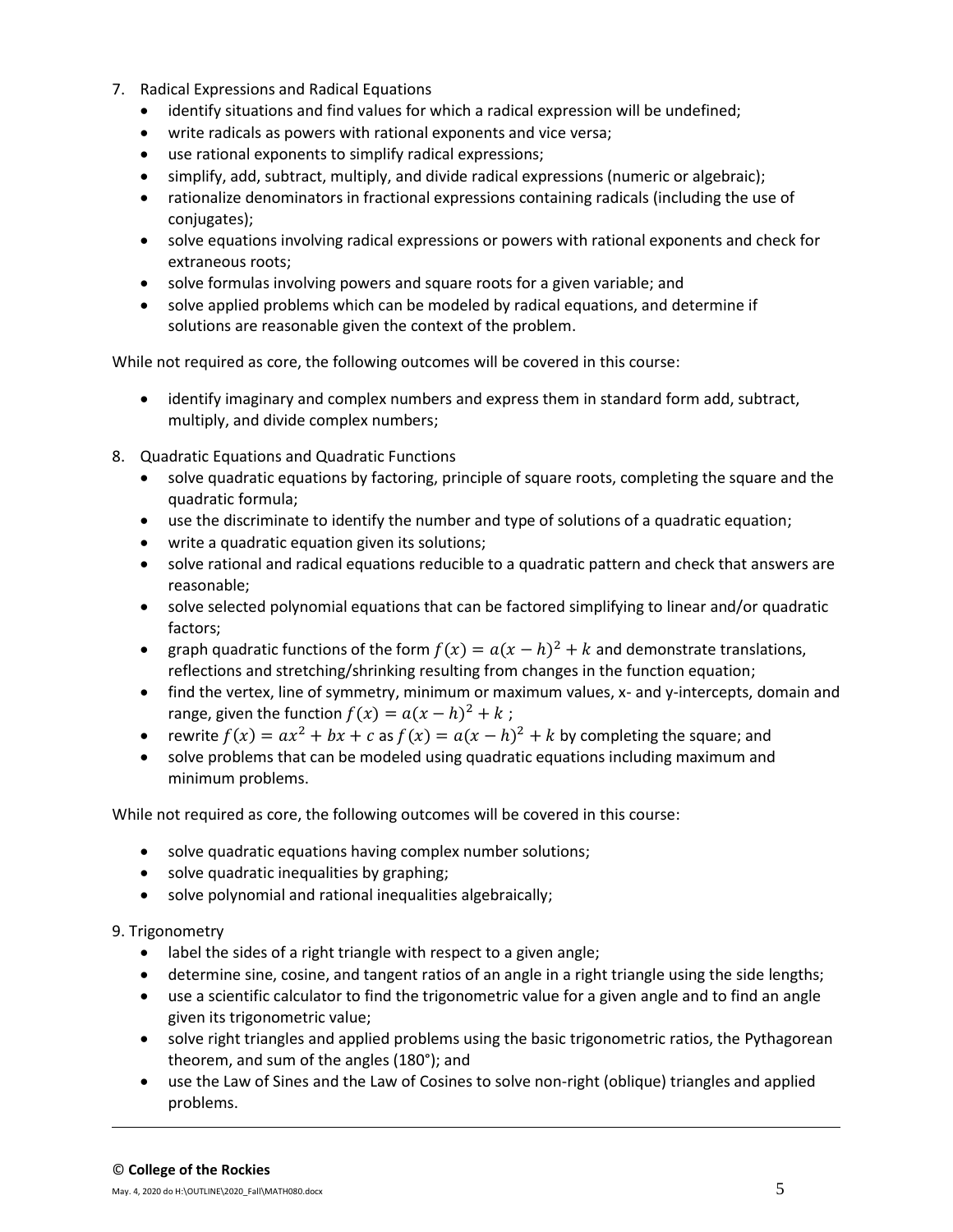# **COURSE TOPICS:**

- Real Numbers and Algebraic Expressions
- Equations, Inequalities and Problem Solving
- Graphs and Functions
- Systems of Equations and Inequalities
- Polynomials and Polynomial Functions
- Rational Expressions
- Rational Exponents, Radicals and Complex Numbers
- Quadratic Equations and Functions
- Trigonometry

*See instructor's syllabus for the detailed outline of weekly readings, activities and assignments.* 

#### **EVALUATION AND ASSESSMENT (Face-to-Face Delivery):**

| <b>Assignments</b>             | % Of Total Grade |  |  |
|--------------------------------|------------------|--|--|
| <b>Assignments and Quizzes</b> | 30%              |  |  |
| <b>Unit Exams</b>              | 30%              |  |  |
| <b>Final Exam</b>              | <b>40%</b>       |  |  |
| <b>Total</b>                   | 100%             |  |  |

#### **EVALUATION AND ASSESSMENT (Directed Studies Delivery):**

| <b>Assignments</b>   | % Of Total Grade |  |  |
|----------------------|------------------|--|--|
| <b>Chapter Tests</b> | 30%              |  |  |
| <b>Midterms</b>      | 30%              |  |  |
| <b>Final Exam</b>    | 40%              |  |  |
| <b>Total</b>         | 100%             |  |  |

*Please see the instructor's syllabus for specific classroom policies related to this course, such as details of evaluation, penalties for late assignments and use of electronic aids.*

#### **EXAM POLICY:**

Students must attend all required scheduled exams that make up a final grade at the appointed time and place.

Individual instructors may accommodate for illness or personal crisis. Additional accommodation will not be made unless a written request is sent to and approved by the appropriate Department Head prior to the scheduled exam.

Any student who misses a scheduled exam without approval will be given a grade of "0" for the exam.